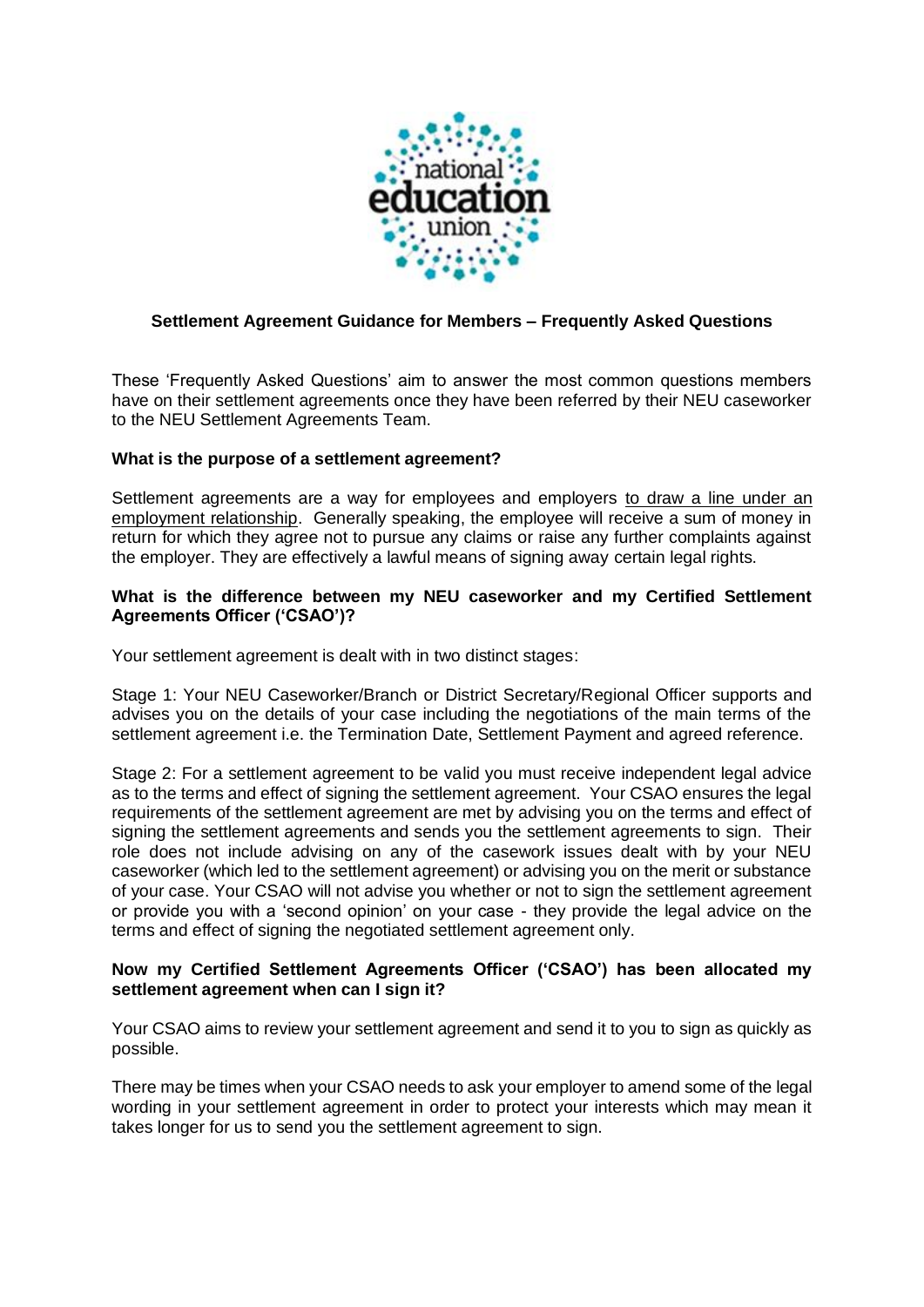## **What happens after I have signed my settlement agreement?**

Once the settlement agreement is ready for you to sign your CSAO will email you with their advice on the terms and effect of signing the settlement agreement along with their adviser certificate which forms an important part of the legal requirements. The settlement agreement will be attached to this email advice as a password protected document – you will receive the emailed password to open this document separately shortly after receiving the advice email. The advice email includes important and specific steps for you to follow in respect of printing off and signing the settlement agreements before emailing and/or posting the signed settlement agreement and the adviser's certificate to your employer directly.

# **When will I be paid my settlement payment?**

Once your signed settlement agreement has been returned to the employer and they have signed it the agreement usually become binding from the date on which the final signature is entered on to it. This is known as the date of the agreement. The settlement payment clause in the settlement agreement will state when the settlement payment will be paid to you so please make a note of this time frame when you sign it.

## **Will my settlement payment be tax free? Or will it be taxed?**

Certain payments, such as redundancy payments, should be paid to you without any deduction of tax or national insurance. However, all settlement payments are now deemed by HMRC to include compensation for notice pay, known as Post Employment Notice Pay ("PENP") unless notice has been worked leading up to your Termination Date. The Government's intention is to tax, as earnings, the basic pay you would have earned had you worked out the minimum notice the employer is required to give you under your contract. Tax and employee Class 1 National Insurance contributions are deductible from the PENP. Your employer should be asked to identify the amount of any PENP payable to you as part of the settlement agreement. Any remaining balance of the settlement payment should be paid without any deduction of tax or national insurance up to a limit of £30,000.

# **Can I tell people about my settlement agreement?**

Your settlement agreement is highly likely to include a confidentiality clause. If you have agreed to discuss the terms or existence of your settlement agreement with legal or professional advisers or as required by law only, you should not disclose this to other work colleagues, friends or prospective employers. The majority of settlement agreements will allow you to discuss the settlement agreement with your immediate family but you should ensure that they do not discuss the agreement with anyone else.

#### **When can I start working again?**

Our advice is that you do not start a new job until after you have signed the settlement agreement even if the Termination Date in your settlement agreement has already passed. This is because you are still employed by your employer until the settlement agreement is signed and your termination date has passed and you are likely to be in breach of your employment contract if you start another job before effectively bringing your current employment to an end which happens when you sign the settlement agreement.

## **What happens if the Termination Date has passed but I haven't signed the settlement agreement yet?**

You will continue to be employed until the settlement agreement has been signed by all parties. Once the settlement agreement has been signed by all parties the Termination Date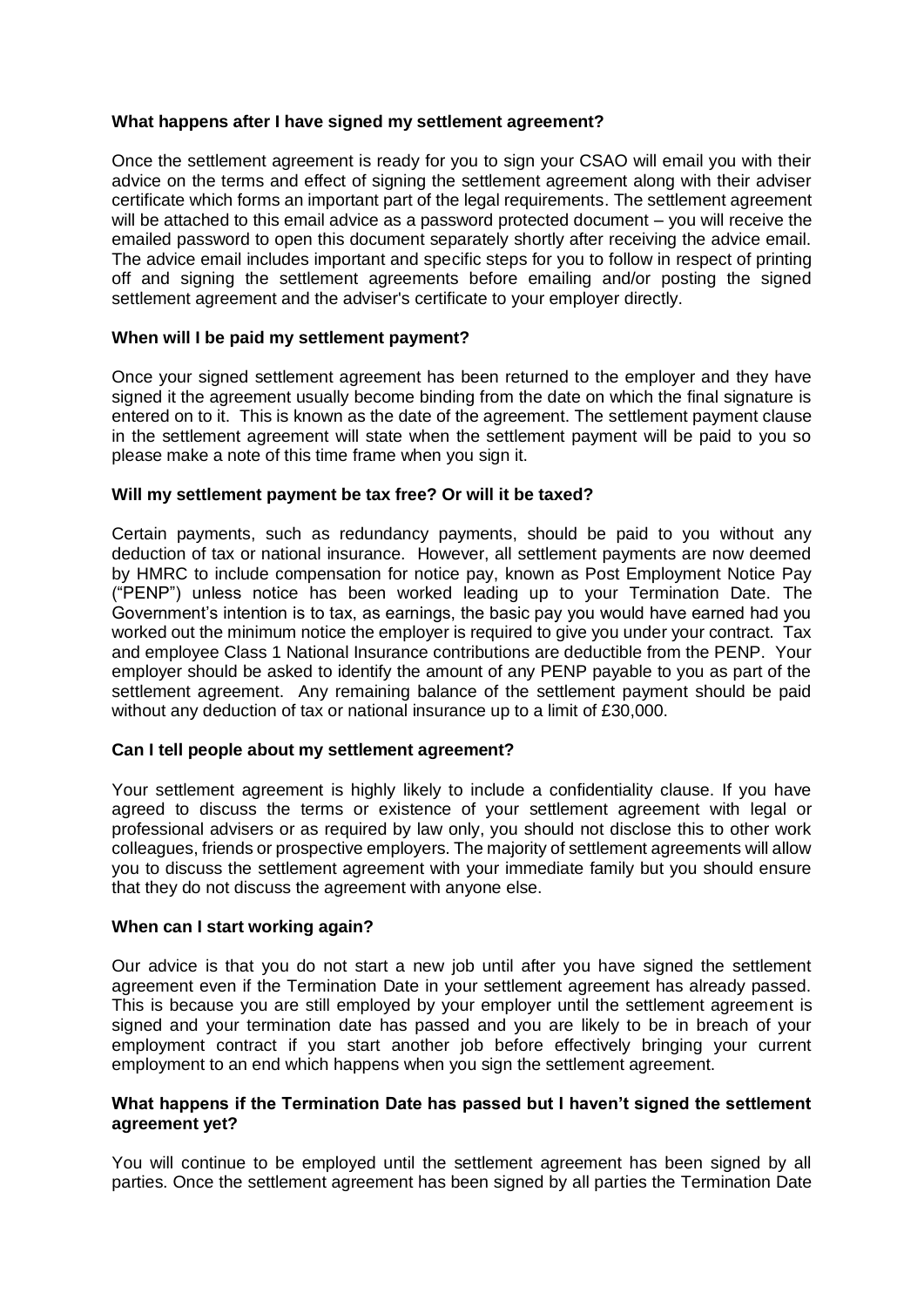will take effect retrospectively and backdated to that date. If your employer has continued to pay you your salary beyond the Termination Date those payments will be deemed as overpayment of salary which the employer will seek to recover. This is usually done by the employer by deducting any overpayments from any settlement payment before it is paid to you.

## **Can I start looking for a new job before signing the settlement agreement?**

Although you can start looking for a new job please be aware that there are sometimes 'limitation of employment' clauses in settlement agreements which prevent you from accepting another job or having the prospect of another job before signing the settlement agreement or which prevent you from working for another employer maintained by your local authority for a certain period of time. The extent of the 'limitation of employment' clause depends entirely on the wording of the clause.

### **I need a reference but I haven't signed my settlement agreement yet – will my employer still provide the agreed reference to prospective employers?**

Your employer is only contractually bound to provide the agreed reference once the settlement agreement is signed by all parties. We hope that employers don't delay providing prospective employers with the agreed reference until the agreement is fully signed and often find that they provide this once they have received a copy of the signed settlement agreement with the adviser's certificate.

## **What should I do if I have an ongoing personal injury claim or feel that I have may have a potential personal injury claim?**

Please inform your CSAO immediately and email them with the details of any injuries and the dates any accidents occurred. This should be done as soon as possible but most importantly before you sign the settlement agreement.

# **What if I am off sick and waiting to sign the settlement agreement?**

Please continue to submit fit notes to your employer until you have signed the settlement agreement even if the Termination Date has already passed.

#### **What about returning my employer's property?**

You will be required to return any property belonging to the employer such as laptops, security passes, keys and documents. If you need assistance returning your employer's property please liaise with your NEU caseworker directly.

# **What about collecting my personal belongings?**

Any personal belongings that are still at the workplace should be returned to you. If you need assistance collecting or arranging the collection of your personal belongings then please liaise with your NEU caseworker directly.

#### **If I am a teacher and leave my current role, can I still teach?**

You can continue to teach unless the teaching regulators have informed you otherwise.

If you are a teacher and your contract of employment was terminated for reasons relating to child protection, the employer is obliged to refer the matter to the Disclosure & Barring Service (DBS) and may refer the matter to the Teaching Regulation Agency (TRA) (formerly known as